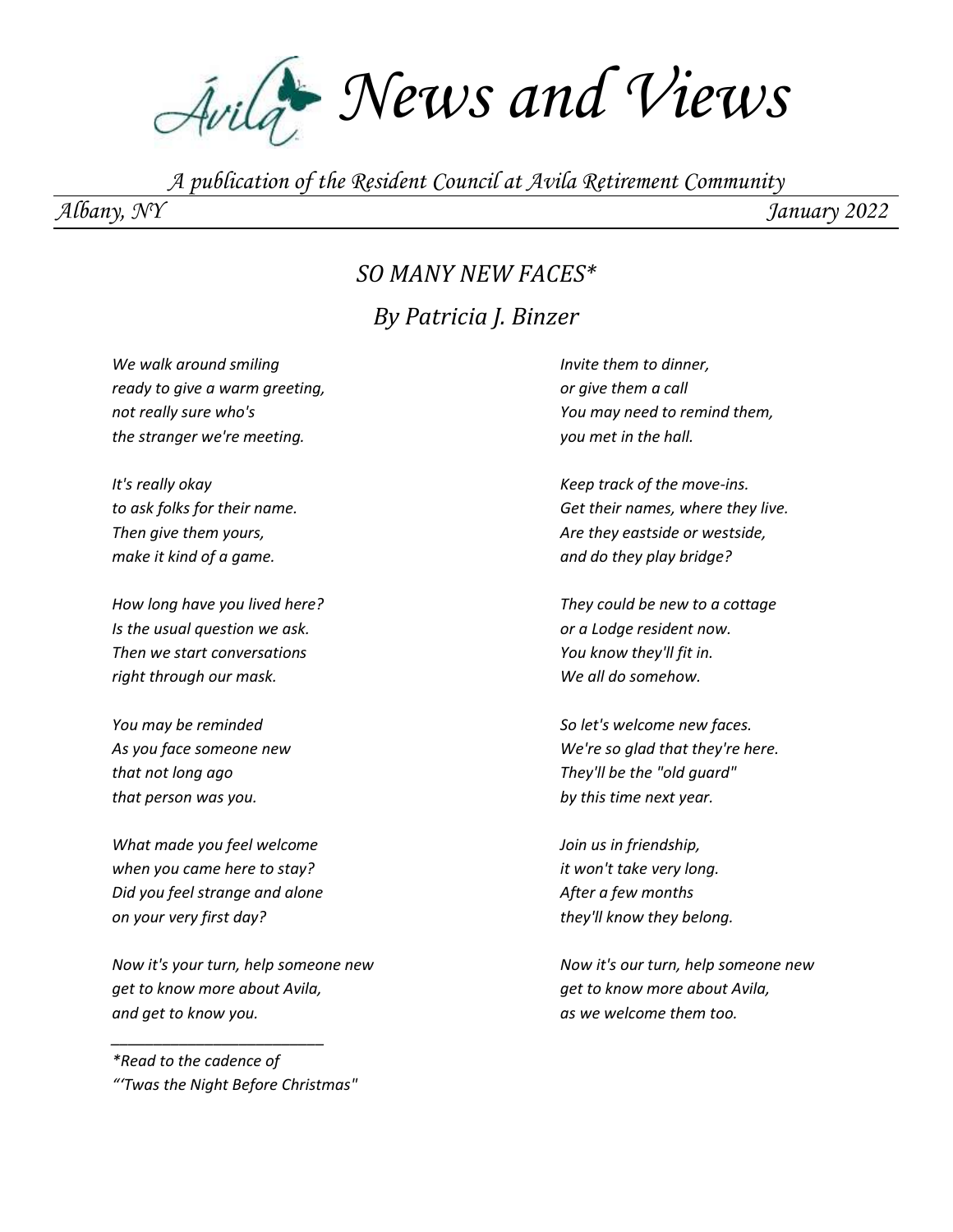### MEET OUR NEW NEIGHBORS

# VIRGINIA DICKENSHEID

#### By Ray and Erin Teichman



Virginia, known as Ginny, was born in Rye, NY, where she grew up with three sisters. A graduate of Rye HS, Ginny was active in the school newspaper, other clubs and sports and developed a love of poetry. After graduation she worked as an administrative assistant at AT&T.

Ginny met her husband, Al, through mutual friends. They were married 51 years. He was a graduate of Boston College, a WW II Navy veteran, and a graduate of Harvard Business School. Al worked in business administration in the oil and gas industry. They both played golf and tennis; and Al played duplicate bridge. In 1974 the family was transferred to Tulsa, OK.

When they moved, their daughter, Diane, was entering high school which enabled Ginny to pursue more interests outside the home. She was already an avid tennis player and volunteered at the local hospital. As long-time season ticket holders of the New York

football Giants, Ginny and Al also travelled to watch the team play whenever they were "near" Tulsa; Kansas City, St. Louis, Dallas; and attended two of their Super Bowl wins in Pasadena and Tampa.

Ginny loved to travel with Al; together they visited almost every U.S. state and many Canadian provinces. They travelled to several European countries and enjoyed a Viking river cruise on the Rhine, Main and Danube rivers. One memorable trip was to France, Austria and Germany with their daughter during her junior year abroad in Paris.

In 1988 she and Al moved to Sarasota, FL. There they continued their volunteer work with the Knights of Columbus as well as a local food bank. Al continued playing duplicate bridge; both continued to play golf and tennis and travel for many happy years. Al passed away in 2009. Although Ginny loves the warm Florida climate, her daughter lives and works in New York. They were looking for a place where Ginny would be closer to Diane. Happily, Diane found Avila. After Ginny visited a few times and experienced the warm, outgoing and friendly residents and staff at Avila, she decided to make the move. She moved here in mid-September, 2021 and is so happy she did. We welcome Ginny to her return to New York.

# ELIZABETH "Beth" FLANAGAN

# By Karl Gohlke

Beth Flanagan moved into the Lodge last November, shortly after her husband, John, had died. He had been ill for some time, and she had been his primary caregiver. She had served as a caregiver earlier in her life when her father had become ill.

A native of Watertown, NY, she moved with her family to McKownville when she was twelve. After she graduated from Vincentian Institute, she met John, married, and started her family. John worked as a lineman for Niagara Mohawk and was a "car guy," an avid fan of car racing and other features of cars. She was involved in her community and family activities.

*Photo courtesy of Avila Admin. staff*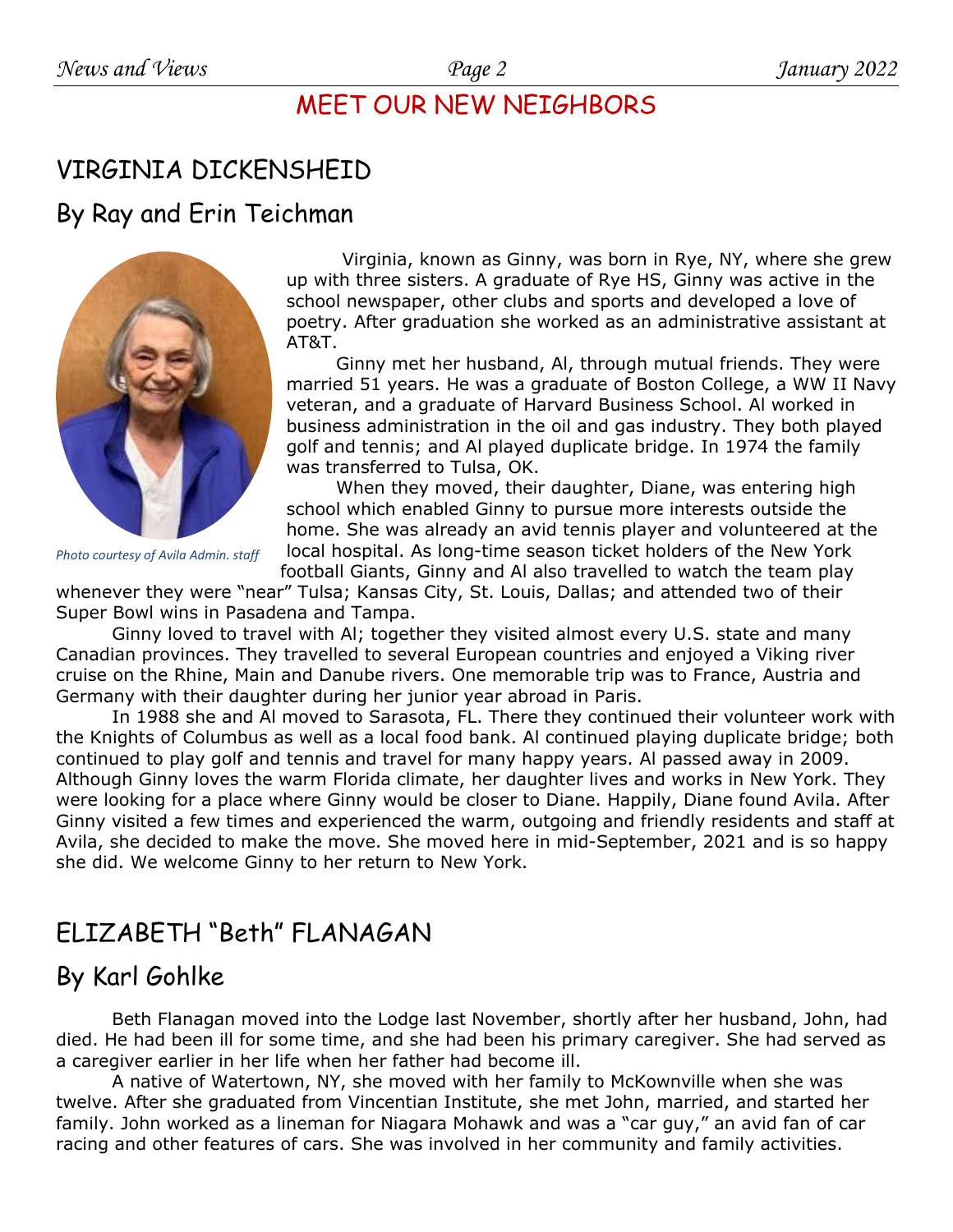In 1980, she went to work as a bookkeeper for DePaul Housing and continued until 2000 when she retired. According to Beth, DePaul was responsible for only one senior housing unit when she started there.

Beth and her husband moved to South Carolina following her retirement and settled in Hilton Head. They enjoyed the area and still have their home. One of her sons lives in that area. Another son lives in Troy, and a third lives in Connecticut. Her daughter lives and works in the Guilderland area. Beth has seven grandchildren.

Beth engages easily and is comfortable with social activities and others. She has adjusted quickly to the Avila lifestyle and should become involved in many of Avila's programs and activities. She has interests in genealogy and sewing.



*Photograph by Karl Gohlke*

# MARGE GRIFFITH

### By Pat Binzer



*Photograph by Patricia Binzer*

Marge Griffith introduced herself as a retired elementary school teacher from the Middleburgh Central School District. She taught mostly second and third grade. When assigned to a kindergarten class she was so delighted she wondered why she should even be paid since it was such fun. Her husband, Don, was a physical education teacher and high school coach in the same school district.

Marge and Don made the most of their teaching vacations, traveling all over the country and the world. They took their two sons, Bill and David, with them on these summer trips. They made a game out of making sure they visited the state capitals. By the time they finished traveling they had gone to all 50 states and visited 49 capitals. The only capital they missed was Olympia, WA. They also traveled to 57 different countries.

Marge and Don were committed to the Rotary Exchange Student program and enjoyed having students from the Philippines, Bolivia, Denmark, and Brazil in their homes. This not only enriched their own lives but also the lives of their sons

Each time they went somewhere they ended up having a unique experience. They went to Bolivia on a Road Scholar program and were able to connect with one of their Rotary Exchange students and visit his family. They were taken to the salt flats in Bolivia which was so different from anything they had ever seen. They worked with children in some of these South American countries.

Marge also spent time as a quilter, then moved on to rug hooking. She also likes embroidery, crocheting, and all forms of needlework. She isn't sure if she's going to continue doing more of this at Avila, but she certainly has a collection of all her accomplishments.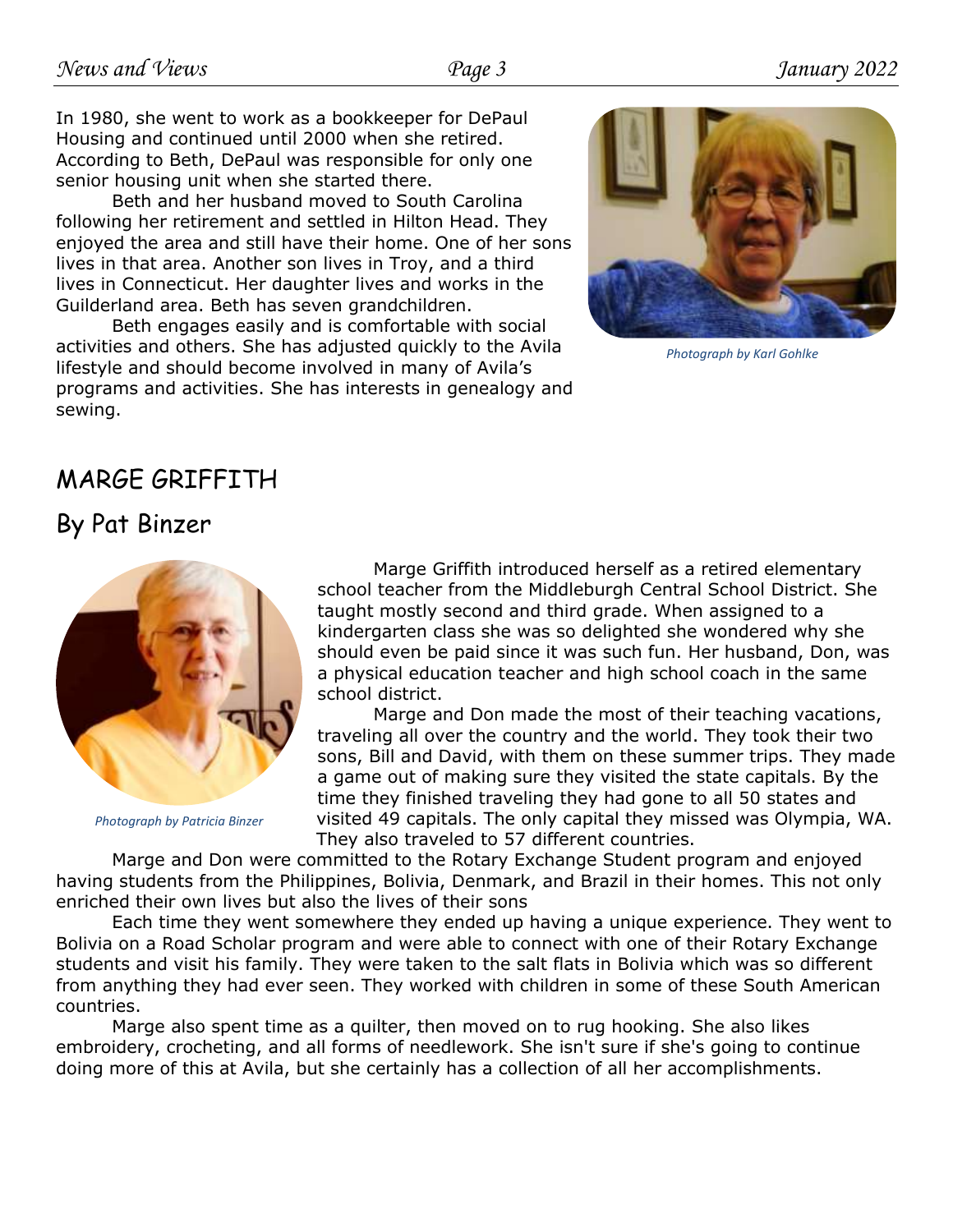Marge sang with the Schoharie County choir, which put on a program at Christmastime and then again in the spring. One year she went to Pennsylvania to the Fred Waring camp and was able to practice singing with the Fred Waring choir. It was a highlight of one of her singing performances. She would love to have a singing group started here at Avila. She admits that she's not as good as she once was but singing for fun is still a wonderful thing to do.

Marge and her husband Don lived in their house in Cobleskill for 53 years while they were teaching in Middleburg, bringing. their 100-year-old house and the gardens back to life. She leaves it with fond memories. Her husband became ill in 2021 and passed away at the end of September, which prompted Marge to decide it was time to leave. With the help of her son Bill, and friends, they found Avila.

Marge wanted something that was in a ready to move into condition. Michelle remembered there was a perfect apartment for her on the 4th floor set and ready and that's exactly where she moved in. Now she's ready to start her new life here at Avila.

# REV. JAMES KANE

#### By Karl Gohlke

The Reverend James Kane arrived at Avila on October 15; the date recognized for the Feast of St. Teresa of Avila. He claims it was an unintended coincidence. He had planned for some time to move to Avila as he wanted to support its charitable purpose and join colleagues and friends who were already residents.

Father Kane is a native of Buffalo. He received most of his formal religious education and training at the former Our Lady of Angels seminary in Glenmont where he completed his graduate degrees in theology and divinity. He was ordained and commenced his ministry in the Ogdensburg diocese. In 1976, he transferred to the Albany diocese where he has served as pastor and other leadership positions in parishes



*Photograph by Karl Gohlke*

and in diocesan administrative specialties. He has been the director of the Office of Ecumenical and Interreligious Affairs since 1982, 40 of the 50 years while serving as a parish priest. His work with individuals, groups, and organizations of different religious orientation has taken him to innumerable state, national and international locations. His contributions have been recognized and he has been the recipient of numerous awards for his service and leadership.

Father Kane's interest in interreligious affairs became apparent early in his ministry. He co-founded the Saranac Lake Ecumenical Council shortly after his ordination. Over the years his ability to work with people who hold often major disagreements regarding faith-based beliefs and other cultural mores and practices is note-worthy.

He has assimilated easily into the Avila community and has become involved in a number of Avila's activities. He engages easily and should provide enrichment to the Avila community. His sense of humor is one of his many assets.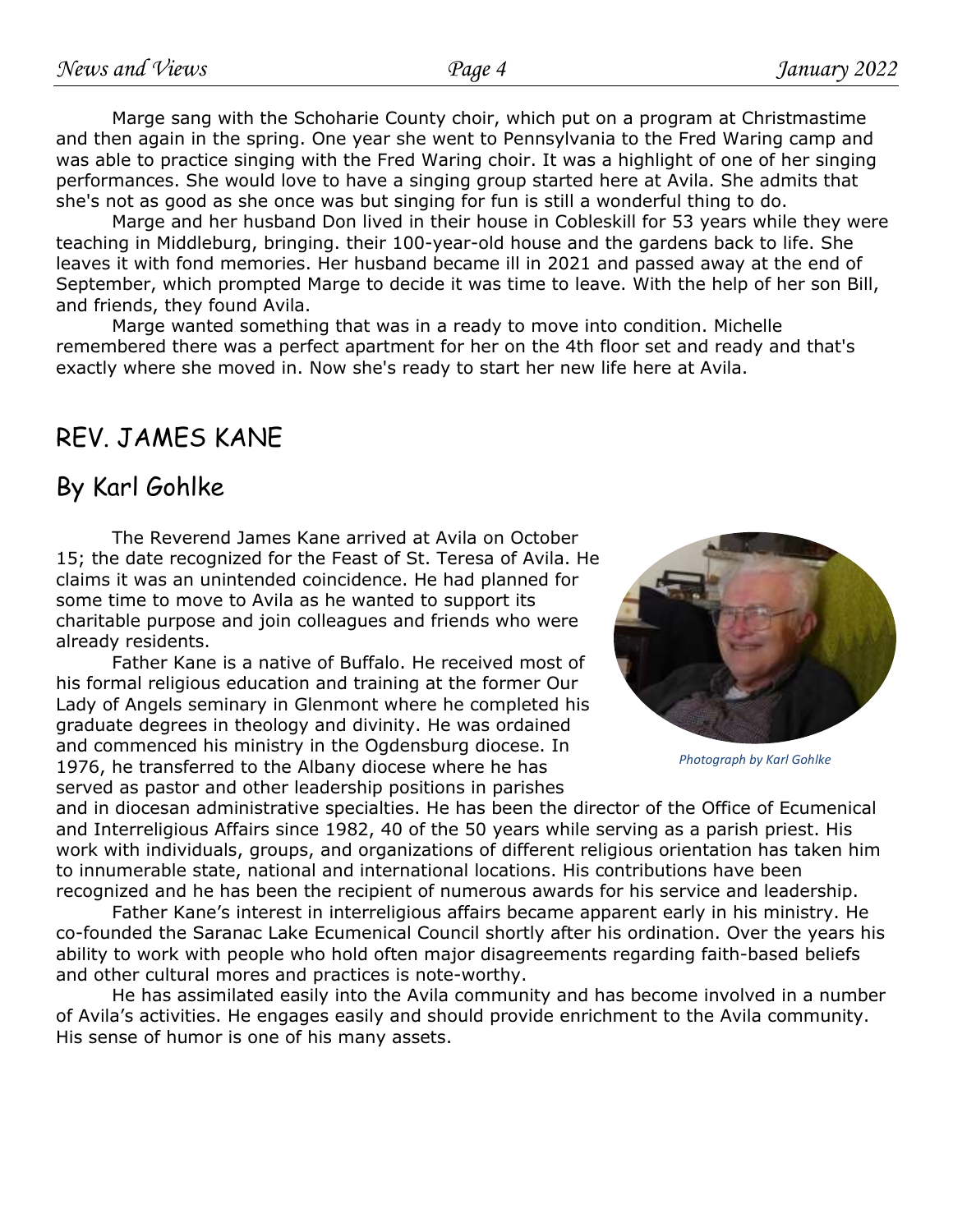# MILDRED KOESTER

### By Rod Correll



*Photo courtesy of Avila Admin. staff*

Mildred "Millie" Koester is one of several new residents at the Lodge. She moved here in late November from a home located in Glen Rock, NJ. Millie was born and grew up in western Pennsylvania. She graduated from Margaret Morrison College at the Carnegie Institute of Technology in 1952 and, a year later, married and moved to Rochester, NY. She and her husband Charles lived there until he finished his PhD at the University of Rochester. Following his graduation, the couple moved to New York City, where Charles became a professor at Columbia University. Besides teaching, Charles engaged in ophthalmological research and, in the process, inventing and perfecting the laser technology that is used today in cataract surgery. Meanwhile, until all their children were of school age, Millie was happily engaged in being a fulltime mom. With that goal realized, she began a long and successful career in 1967 as a hospital administrator at Columbia Presbyterian Hospital.

Millie is the mother of four children: Jeff, who lives in nearby Scotia; Nancy who resides not far away in Warwick, NY; Jim who is

about one-and-a-half hours away in Elizaville, NY; and David, who lives in Paris, France. She has five grandchildren, Erin, Jared, Alex, Michael and Nicolas and feels lucky that she will be able, here at Avila, to see and be with many members of her family.

Millie has a variety of interests, many of which she hopes to pursue in her new surroundings. She is an avid bridge player and has maintained an online game with dear friends for years. She looks forward to playing bridge here as well, both contract and duplicate. Millie also enjoys playing card games like cribbage and Play 9, and word games like Quiddler and Scrabble. She would also be interested in taking painting classes and in meeting residents who might share this or one of her other interests.

# GORDON AND YVONNE SIMPSON

# By Wilbur Shapiro

The Simpsons graced the halls of Avila on October 1, 2021. The word that describes their careers best is education. Not necessarily their own but what they disseminate to others. Gordon graduated from SUNY and became a full professor at SUNY Albany and SUNY Cobleskill. His subject matter was business administration. He formulated the challenging task of online instruction, enabling many to obtain a college education which otherwise would be denied. Gordon was also involved with the NYS Department of Corrections prisoner education program, with the aim of making constructive citizens out of criminals when they returned to society. Gordon traveled to Brazil and Germany to discus and teach international business.



*Photograph by Karl Gohlke*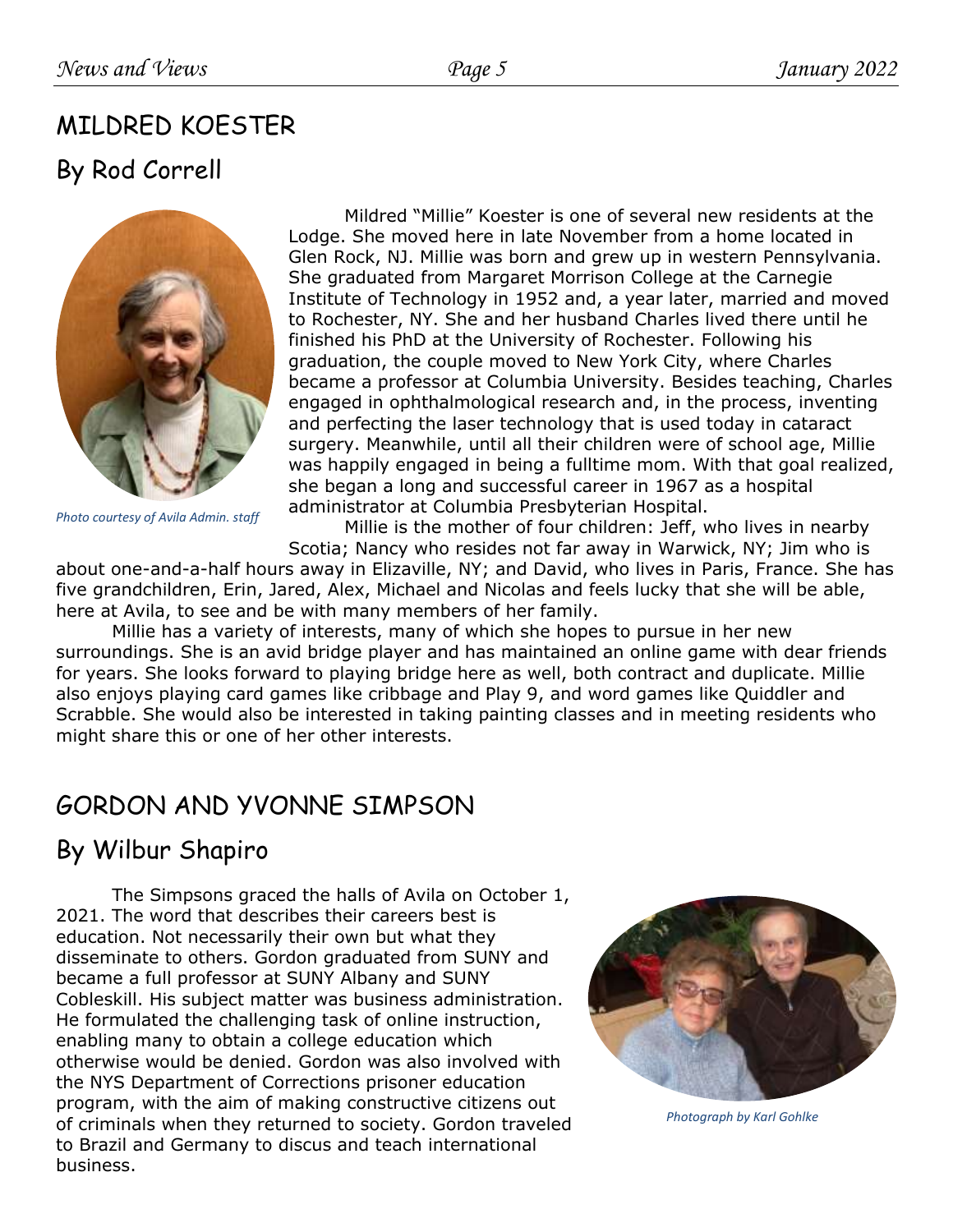Yvonne was the assistant business manager of a local school. After 24 years Yvonne moved to Christian Brothers Academy to work in the guidance area. She grew up in Brooklyn and attended the Chandler School for Girls, a private girl's school.

The Simpsons have two daughters, Sharon and Lisa. Sharon is a real estate agent in Albany and a successful sales consultant. Lisa works at NYS Higher Education. The Simpsons are immensely proud of their grandson Tyler. Tyler attended Sienna College and received an MBA from the College of St. Rose. He works for Stewart's Corporation as a commercial real estate development manager.

The Simpsons bring with them a wealth of knowledge and are welcome additions to the Avila community.

# FOCUS FEATURE: AVILA'S FINE STAFF

*A huge thank you to Dining Services for their return to meal delivery for all residents during this current Covid closing of our dining rooms. Erin Teichman*

*"Last week I misplaced a diamond ring. Esther Ford found it under a cabinet in the kitchen and returned it to us. We are very grateful for her honesty and thoughtfulness." Mary Ellen Bendick (November 22, 2021)*

*"Ann Coyle is one of those exceptional staff who is always responsive to your needs and is able to perform many roles in the administration support team to keep the operation running smoothly."*

*Karl Gohlke*

*At the January general meeting of the Resident Council, several residents praised the maintenance staff for getting the ice off residents' cars following the icy weekend. They performed a great job under difficult conditions.*



*Photograph by Fred Seltzer*

*This fine fellow was strutting his stuff outside our photographer's window. Fred just had to take this picture.*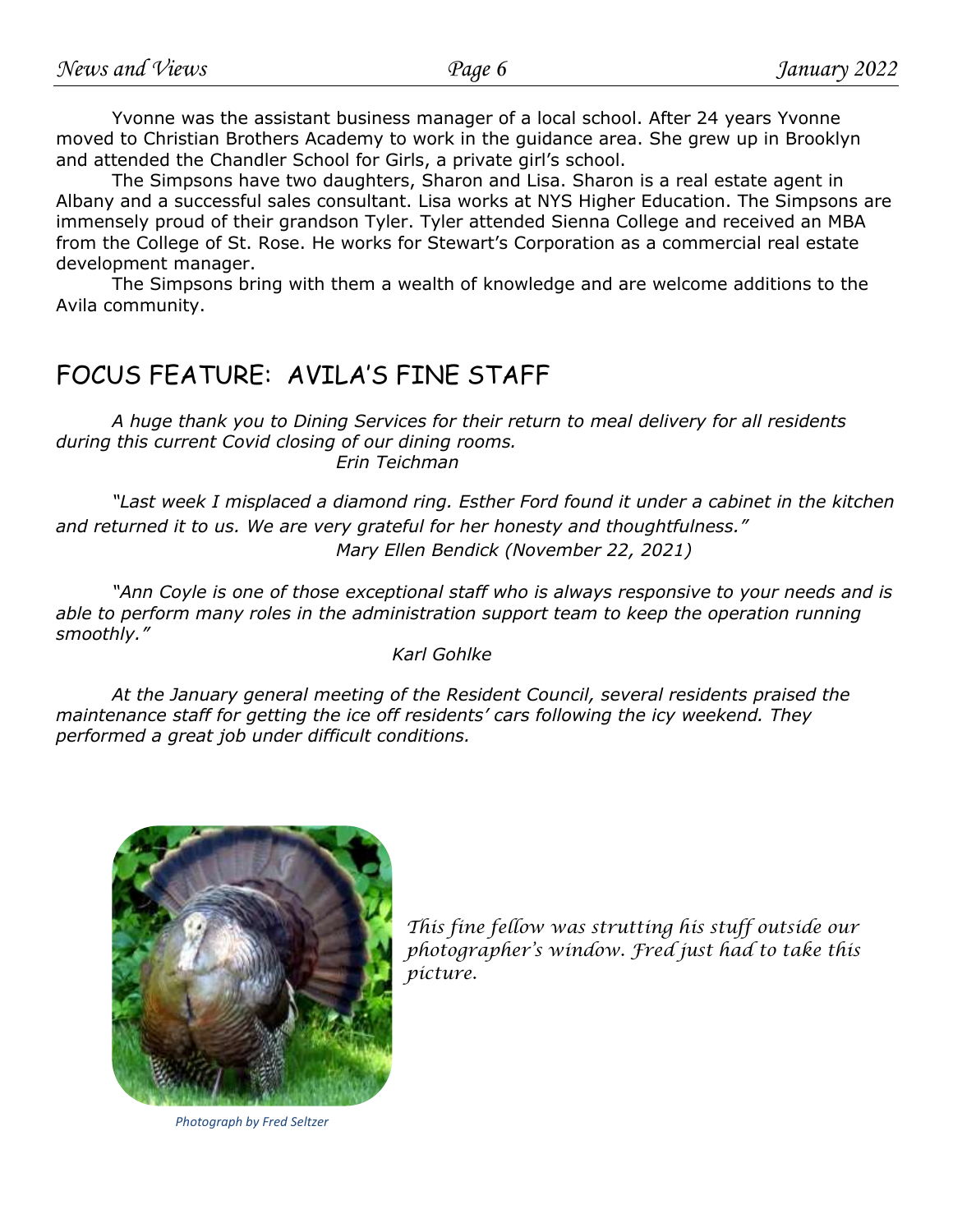# BLOOPERS

# By Don Stauffer

As a professor of literature, I have read literally thousands of student papers, and occasionally—occasionally—I find what we in the profession call bloopers. Here are a few specimens gleaned from my files:

- Robinson is the transitory poet between two centuries.
- The father of naturalism is Emile Zola and the novel Madame Baudelaire stands at the head of the naturistic movement.
- Salinger does not go to the boring bibliographic techniques of Dreiser or Farrell.
- Novels are concerned mainly with violence or sex, both of which are morally indecent.
- Man cannot exist on strict morality and lawfulness alone.
- As the assigned quote stands, I ascertain it to have been written by a person of low intellect, and should not even have appeared in print.
- The average citizen has been plummeted with tales of hate, fear and murder.
- We can transgress the mundane and experience the extraordinary.
- A murder on the television may abhor people.
- The majority of the people in the world are average.
- She [Isabel] is a prisoner in the dark despairing House of Fiction.
- The character portrayals of Hester, Dimmesdale and Chippendale of The Scarlet Letter.
- Sibelius truly loved his homeland of Denmark and I believe describes it in Finlandia.
- Socrates held a theory that death is the sole released from the body.
- Another point of confusion for Socrates was concerning the migration of the sole.
- Socrates did not even consider Hell because he had remained a true Christian throughout his life.
- Dante's bitterness against the Roman Catholic church—because he was an Anglican.
- The Greek stage was surrounded by tears that went around in a semicircle.
- In the play Oedipus Rex King Oedipus is met with a terrible disaster. That of losing his wife and mother and that of gorging out his own sight.
- Marginal note in student's copy of The Canterbury Tales:
- Wife's heresys 1. Wife should wear pants
	- 2. Better to be married than to be chased
- An Epic is a long Arabic poem.
- Personalities are like teeth, everybody has one.
- Adolescents are halfway between childhood and adultery. [true!]
- Although the writers of the sixteenth and seventeenth centuries were colorful, truly effective writing did not come into existence until after World War II.
- "The Man Who Visited Hapsburg" [by Mark Twain]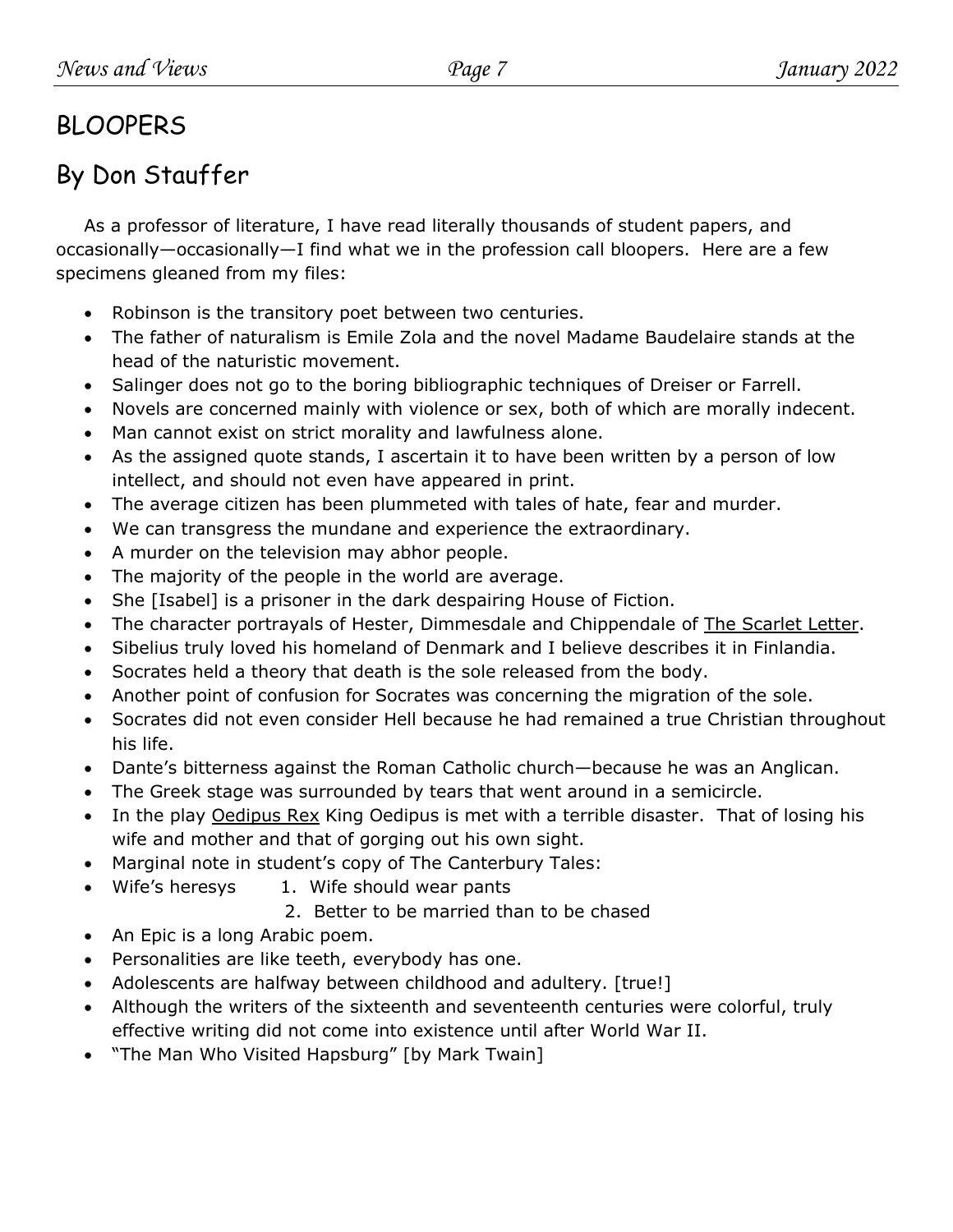# WHALERS ON THE HUDSON

### By Steve Rotter

In 1690, some people on Nantucket Island began expeditions in small boats to pursue the "right whale," so called because they were of moderate size, slow moving, easy to catch and passed close to shore on annual migrations. The sperm whale lived in the deepest parts of the ocean so, in 1715, the Nantucket men began offshore trips of fifty miles or more but had to stay close to shore to process whales on shore—not yet able to do so on the ship. By the mid 1700's larger whale ships were built that became sea-going factories and could process the whale and store the products on the ship. The work a whale ship did maneuvering in high seas and then rendering the giant whales on board was extremely rough on the ship. Even the best-made craft lasted no more than five voyages and had to be scrapped and rebuilt.



The years 1771 to 1774 were very profitable for the whaling merchants that saw 360 whaleships leave the New England coast. The ports along this coast brought back roughly 45,000 barrels of sperm oil, 8,500 barrels of whale oil and 75,000 lbs. of whale bone. Colonial whale men were considered the envy of all other whaling nations.

In 1774, the British passed the "Coercive Act," four laws passed by the British parliament to punish the New England colonies for the dumping of tea in Boston harbor, when the Sons of Liberty boarded three British ships in Boston harbor and

dumped 342 crates of tea into the harbor to protest the Tea Act. One of the four laws closed the port of Boston until the tea was paid for.

In 1775, to further punish the colony, the British proposed the "Restraining Act," that restricted the trade of the New England Colonies to Great Britain, Ireland and the British West Indies. This Act also prohibited the colonies from fishing off Newfoundland or any other place in the North Atlantic. An exemption was accorded to Nantucket from this act that raised suspicion about the allegiance of Nantucket to the colonies. Virtually all of Nantucket's whale products went to England and most of the goods it needed to survive were supplied in return. After the battle of Lexington 60 Loyalists from the mainland sailed to Nantucket to find haven. Despite all this Nantucket was not teeming with Tories. Most islanders were neutral and sympathetic to the colonial cause.

From 1775 to 1779 colonial whaling on Nantucket and other colonial ports was virtually halted due to the Revolutionary war. The British navy attacked coastal communities to rid the coast of privateers that were attacking British ships. The British navy attacked New Bedford and looted stores and warehouses of guns, gunpowder, rum, rope, coffee, wine, and tobacco, along with other items that were loaded on British ships. Buildings, wharfs and a small flotilla of the ships that made New Bedford a vital colonial port were torched. The British then sailed for Martha's Vineyard for a repeat performance, six ships and twenty-three whaleboats were destroyed and sheep, cattle and a variety of arms and ammunition were taken. Martha's Vineyard was spared the agony of being torched due to a storm that lashed the island with high winds and rain. After three days of waiting for the weather to change the British ships were ordered to New York City and Martha's Vineyard, along with Nantucket, were safe. Fleets were still left in shambles at Provincetown and Newport.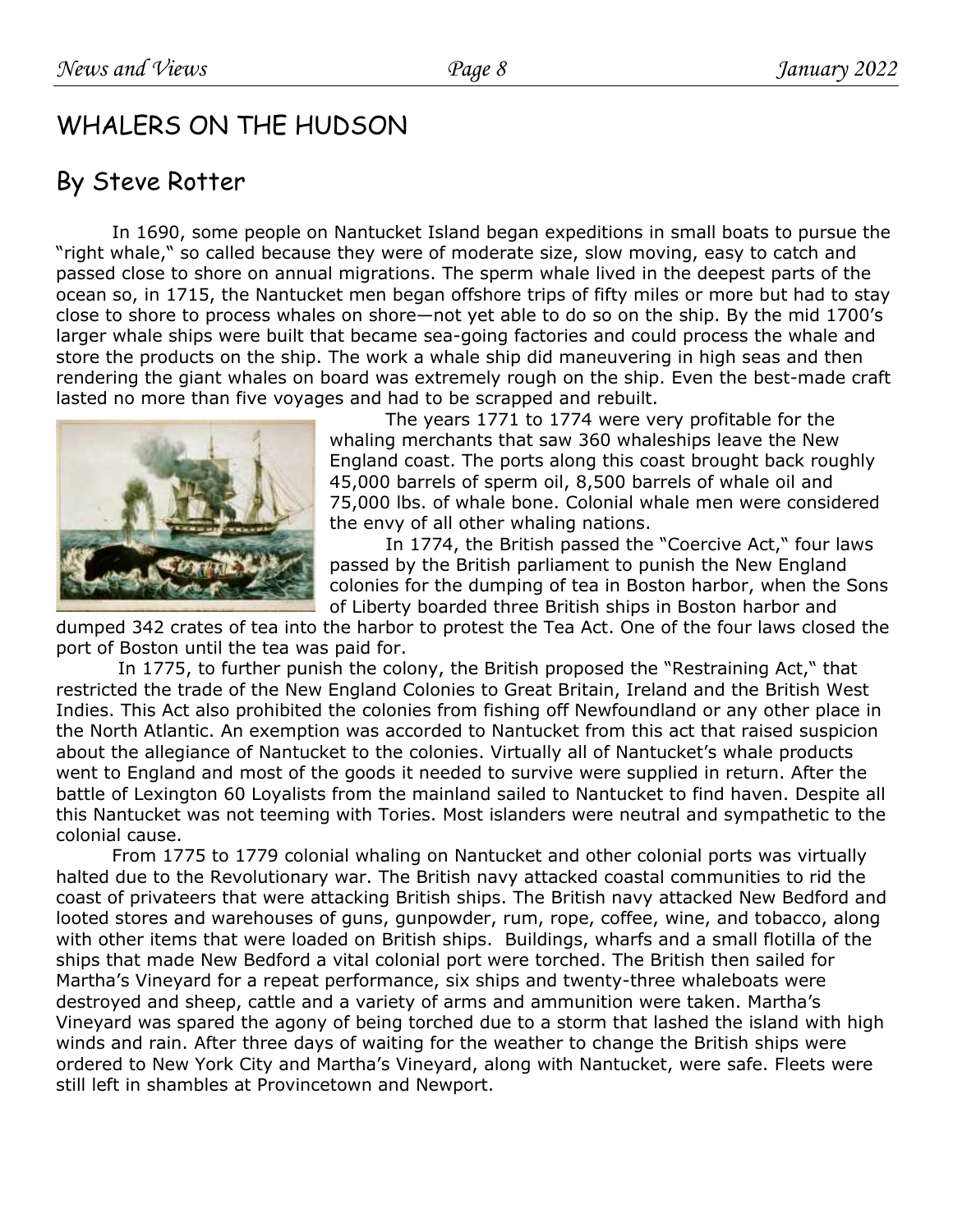After seeing the British destroy their ships and ransack their towns during the war, the whaling merchants were exploring how they might continue their business—one option was to leave the island. They wanted to settle in an area that would not be an easy target for foreign invasion and still allow them to make a living. A group had already faced this question some years earlier and decided to settle about one hundred miles from the mouth of the Hudson.

The journey began in 1783, to a little hamlet called Claverack Landing on the Hudson River. A group of 18 whale men, artisans and businesspeople from Nantucket, Providence and Newport decided the time had come to relocate. A direct link to the ocean was a necessity to establish shipping and trade routes and Claverack Landing seemed to be a perfect choice, it was a small village of 10 families and about 150 people. Thomas Jenkins of Nantucket was sent to purchase land along the river and soon Nantucket people were sailing up the river to start a new life. Claverack Landing was given a new name—Hudson. The city of Hudson was a big success as dozens of whaleships left the port and returned with oil and whalebone.

In 1833 there were 11 whaling ships that sailed from Hudson with tales promoting Hudson as the greatest and largest port, but it still could not compare with Nantucket with 60 ships and New Bedford with 329 ships in 1857, roughly half of the entire American fleet. New Bedford was then considered the nation's whaling capital. The whaling ship *Rebecca*, out of New Bedford, one of the first American whaleships to round Cape Horn noted that of the 40 whaleships sighted during its 1791 voyage to the pacific one was out of Hudson New York. The prosperous times for Hudson were from the mid 1780's to the early 1800's and over by the end of the war of 1812.The last whaling ship out of Hudson, the *Harriott*, sailed from Hudson in 1818-1819 and was lost on the coast of Brazil with 900 barrels of oil on board.

After seeing successful whaling ships work out of Hudson, just up the river from Newburgh, some local businessmen felt they also could succeed as a whaling community. After all, they also had a deep-water port with a busy network of docks, wharfs and warehouses so they incorporated the Newburgh Whaling Company. The years from 1832 to 1837 saw Newburgh send three whaling ships around the world from the wharfs at Water Street until an economic depression and the discovery of coal oil for lamps, replacing whale oil, ended the Newburgh Whaling Companies venture. Newburgh continued to be a busy shipping port on thru the 19<sup>th</sup> century and the old wharf and warehouse of the whaling company transitioned to use for other commodities.

The Poughkeepsie Whaling Company was established in 1832 and the Poughkeepsie based Dutchess Whaling Company established a year later provided six vessels to pursue whales. One such vessel was the *Newark*. This vessel 's second voyage lasted from July,1840 to June,1841 and pursued whales in the Pacific Ocean, a rather popular destination.

Whaling in the Hudson Valley only lasted 60 years. It started with the demise of the Poughkeepsie Whaling Company in 1837 and the Dutchess Whaling Company in 1848.But they were very remarkable years to think merchants would come up the Hudson for 130 miles to start a whaling company and be a success for this length of time.

Sperm whales are the largest of the tooth whales and have one of the widest global distributions of any mammal and were the primary whale that whalers were looking for from 1800 to 1987 because of the substance called "spermaceti oil" found in their heads. This head cavity averages two feet in diameter and six feet deep, containing upward of a hundred gallons of this superior oil.

After the revolutionary war domestic demand for whale oil was on the rise. Many who had switched to the use of tallow candles were now returning to oil which was increasingly being burned in better designed lamps that gave off more light and less smoke.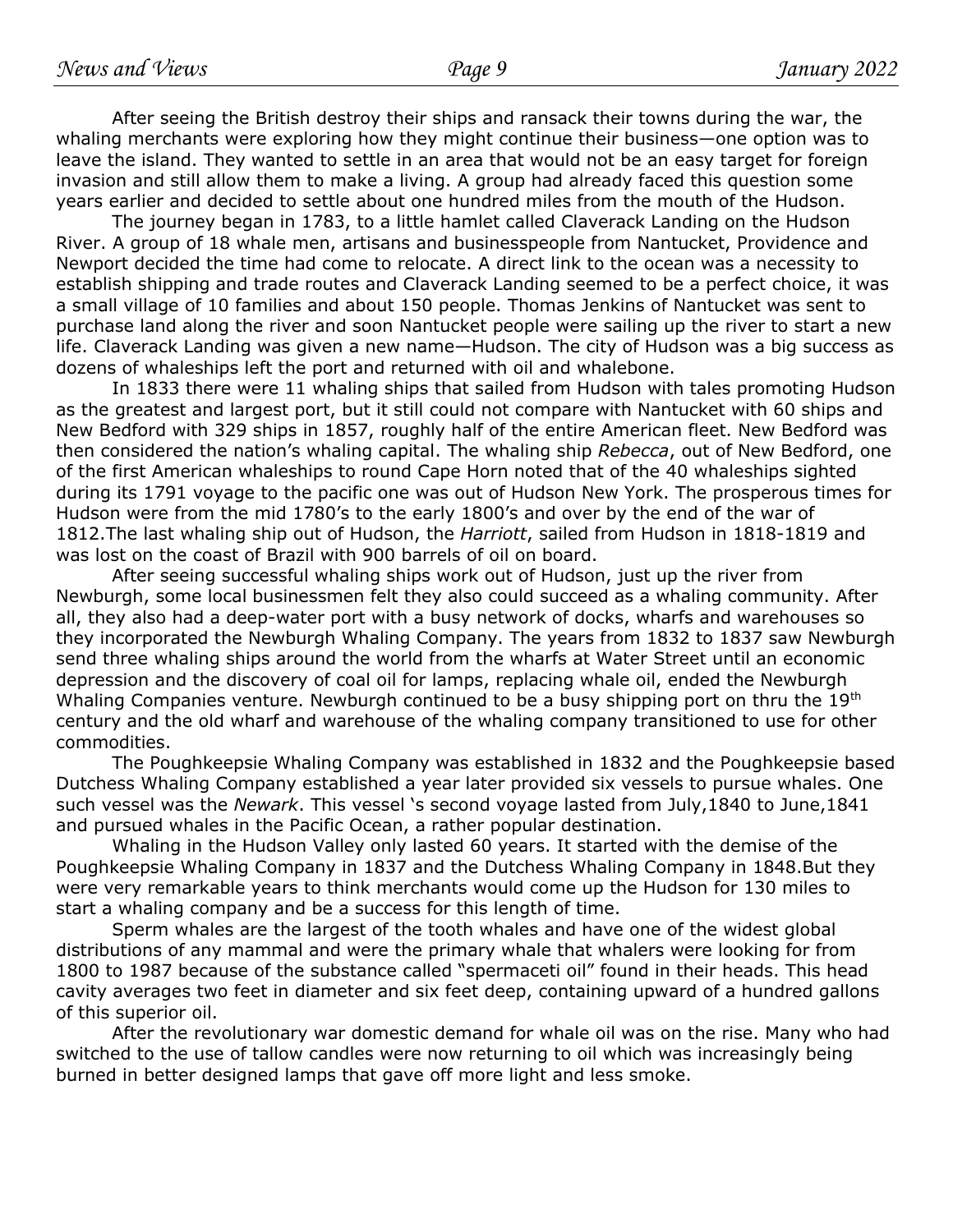The number of streetlamps in America's cities like Boston, Philadelphia and New York were eager to keep up with the trends in London and Paris. Spermaceti was used in oil lamps, lubricants and candles because it has a clear and perfect flame. The whaling ship *Sarah*, out of Nantucket, came back in 1830 with a record, for the island, of 3500 barrels of sperm oil. Another oil that whalers were looking for was whale oil that was obtained by boiling whale blubber, this blubber can be up to 19 inches thick depending on the type of whale.

In 1987, the International Whaling Commission placed a moratorium on commercial whaling to allow the sperm whale to increase in population and it appears this is happening. The main duty of the IWC is to keep under review and revise the measures to conduct whaling throughout the world. These measures provide for complete protection of certain species, designate whale sanctuaries, set limits on the numbers and size of whales which may be taken and prescribe open and closed seasons.

# A TRAVEL VIGNETTE

# By Fred Seltzer



In New Orleans for a medical conference, I stayed over for the carnival. One day the Olympia marching band came down the street with people dancing behind it. I followed and it led to a private home. Inside jazz musicians were playing and money was being collected. A musician had died, and funds were being raised to pay for his funeral.

# WINTER IN THE COUNTRY

# By Joe Shapiro

In the country, down the road, a commercial dairy invited locals to purchase on the honor system. Walk into the unlocked cooler, select, sign, and depart.

One winter day, the outdoor temperature was thirty below zero. The cooler was warmed by two kerosene heaters! Cellphones had not yet been invented and I did not have a camera with me to record one of life's incongruities: When a cooler had to be heated!

Brrr. It was cold.

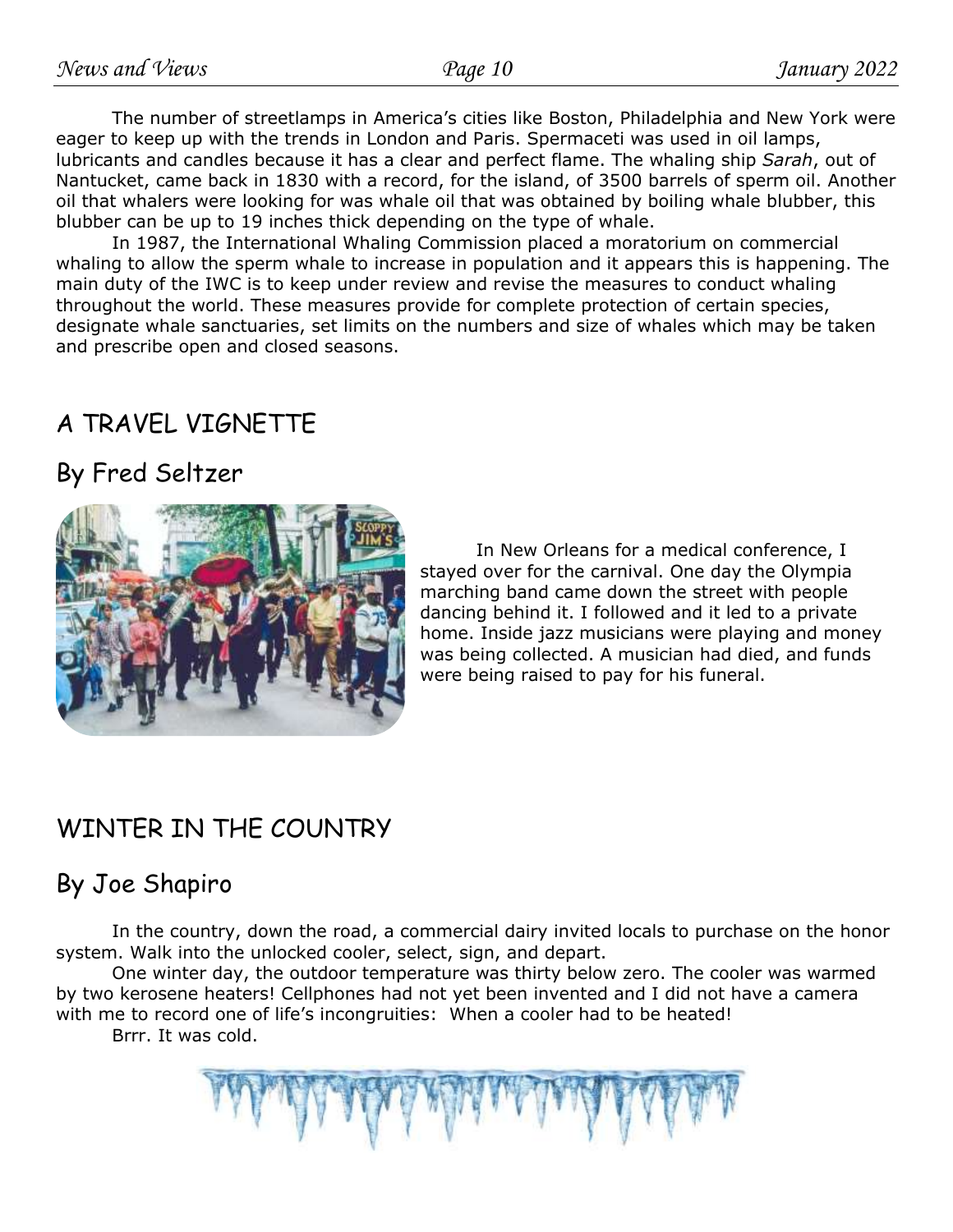# AVILA RESIDENTS HAVE KEPT BUSY SINCE OUR LAST ISSUE

 *Celebrating Veteran's Day…*



*Photograph by Fred Seltzer*



*Photograph by Karl Gohlke*

 *In December there was a Hannukah celebration..*



*Photograph by Fred Seltzer*



*Photograph by Fred Seltzer*

*…and our annual Christmas songfest.*

*…paying tribute to Mary Farley, the Lodge's* 

*"Commissioner of Games"*

*In January residents began a series of bridge classes to teach beginners and to help experienced players hone their skills.* 



*Photograph by Karl Gohlke*